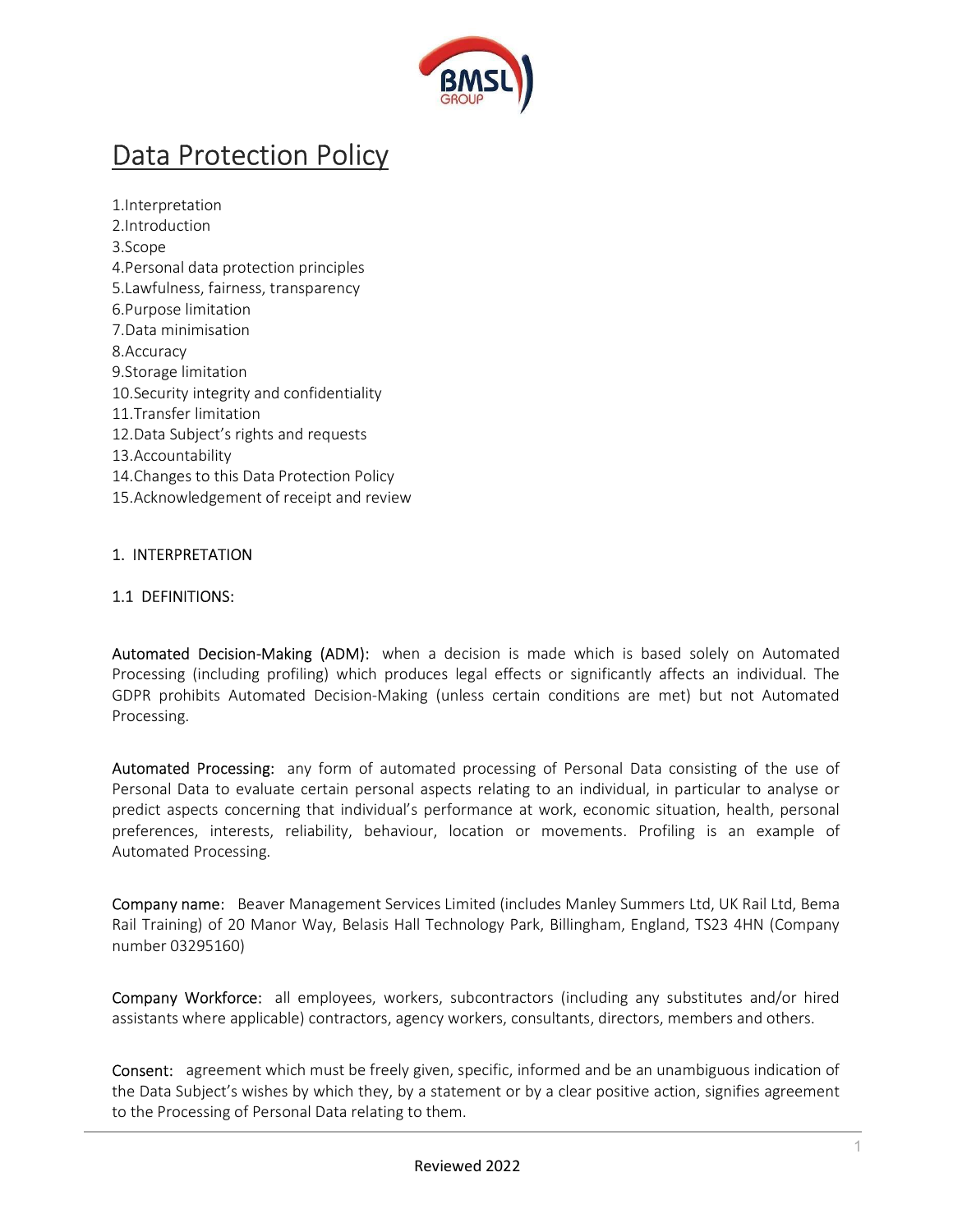

Data Controller: the person or organisation that determines when, why and how to process Personal Data. It is responsible for establishing practices and policies in line with the GDPR. We are the Data Controller of all Personal Data relating to our Company Workforce and Personal Data used in our business for our own commercial purposes.

Data Subject: a living, identified or identifiable individual about whom we hold Personal Data. Data Subjects may be nationals or residents of any country and may have legal rights regarding their Personal Data.

Data Privacy Impact Assessment (DPIA): tools and assessments used to identify and reduce risks of a data processing activity. DPIA can be carried out as part of Privacy by Design and should be conducted for all major system or business change programs involving the Processing of Personal Data.

Data Protection Manager (DPM): the person required to be appointed in specific circumstances under the GDPR. Where a mandatory DPM has not been appointed, this term means a data protection manager or other voluntary appointment of a DPM or refers to the Company data privacy team with responsibility for data protection compliance.

EEA: the 28 countries in the EU, and Iceland, Liechtenstein and Norway.

Explicit Consent: consent which requires a very clear and specific statement (that is, not just action).

General Data Protection Regulation (GDPR): the General Data Protection Regulation ((EU) 2016/679). Personal Data is subject to the legal safeguards specified in the GDPR.

Personal Data: any information identifying a Data Subject or information relating to a Data Subject that we can identify (directly or indirectly) from that data alone or in combination with other identifiers we possess or can reasonably access. Personal Data includes Sensitive Personal Data and Pseudonymised Personal Data but excludes anonymous data or data that has had the identity of an individual permanently removed. Personal data can be factual (for example, a name, email address, location or date of birth) or an opinion about that person's actions or behaviour. Personal Data specifically includes, but is not limited to: -

- Personal contact details such as name, title, addresses, telephone numbers, and personal email addresses.
- Date of birth.
- Gender.
- Next of kin and emergency contact information.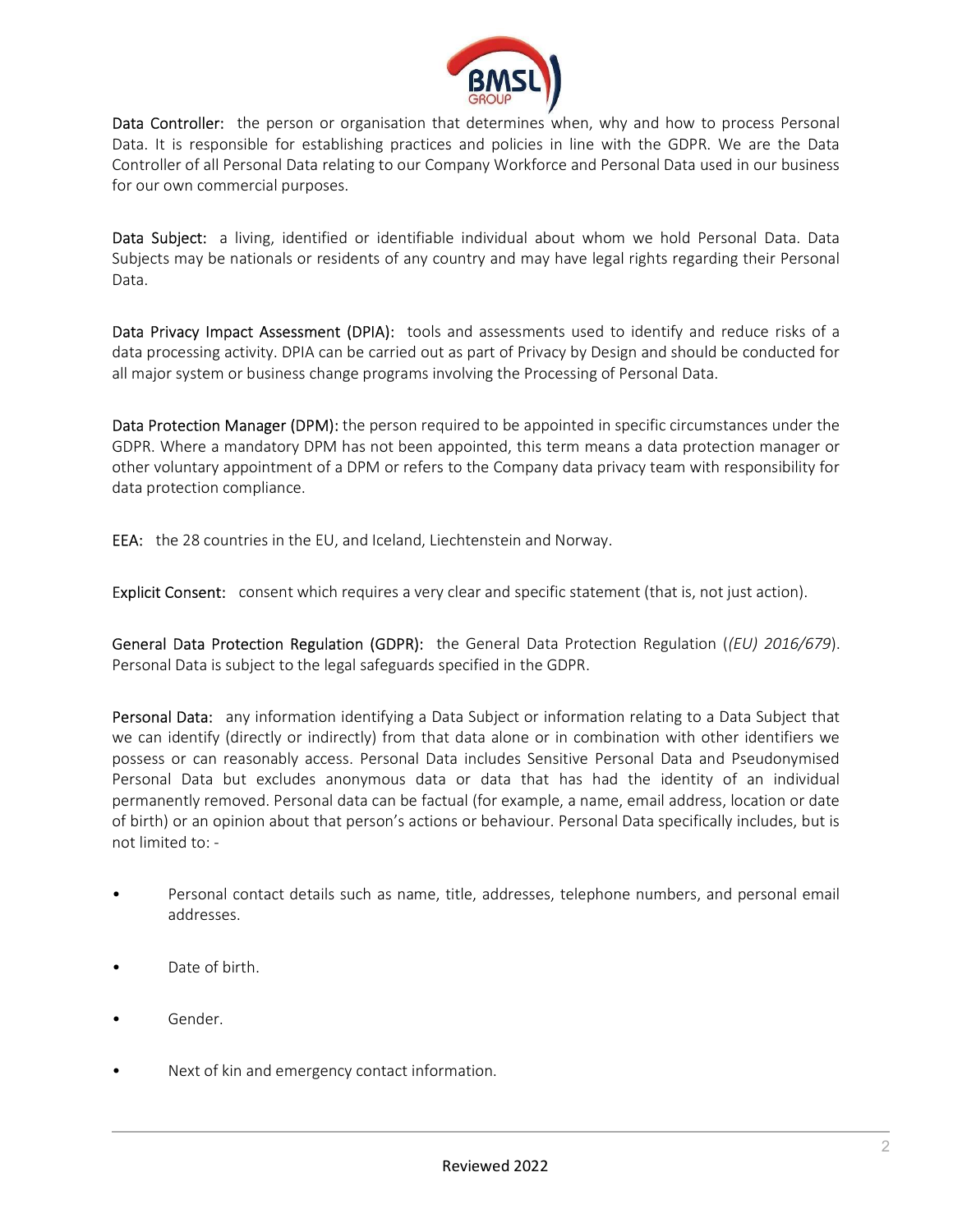

- National Insurance number.
- Bank account details, payroll records and tax status information.
- Salary, annual leave, pension and benefits information.
- Start date.
- Location of workplace.
- Copy of driving licence.
- Recruitment information (including copies of right to work documentation, references and other information included in a CV or cover letter or as part of the application process).
- Employment records (including job titles, work history, working hours, training records and professional memberships).
- Disciplinary and grievance information.
- Information about your use of our information and communications systems.
- Photographs.

We may also collect, store and use the following "special categories" of more sensitive personal information such as:

- Information about your race or ethnicity, religious beliefs, sexual orientation and political opinions.
- Information about your health, including any medical condition, health and sickness records.

Personal Data Breach: any act or omission that compromises the security, confidentiality, integrity or availability of Personal Data or the physical, technical, administrative or organisational safeguards that we or our third-party service providers put in place to protect it. The loss, or unauthorised access, disclosure or acquisition, of Personal Data is a Personal Data Breach.

Privacy by Design: implementing appropriate technical and organisational measures in an effective manner to ensure compliance with the GDPR.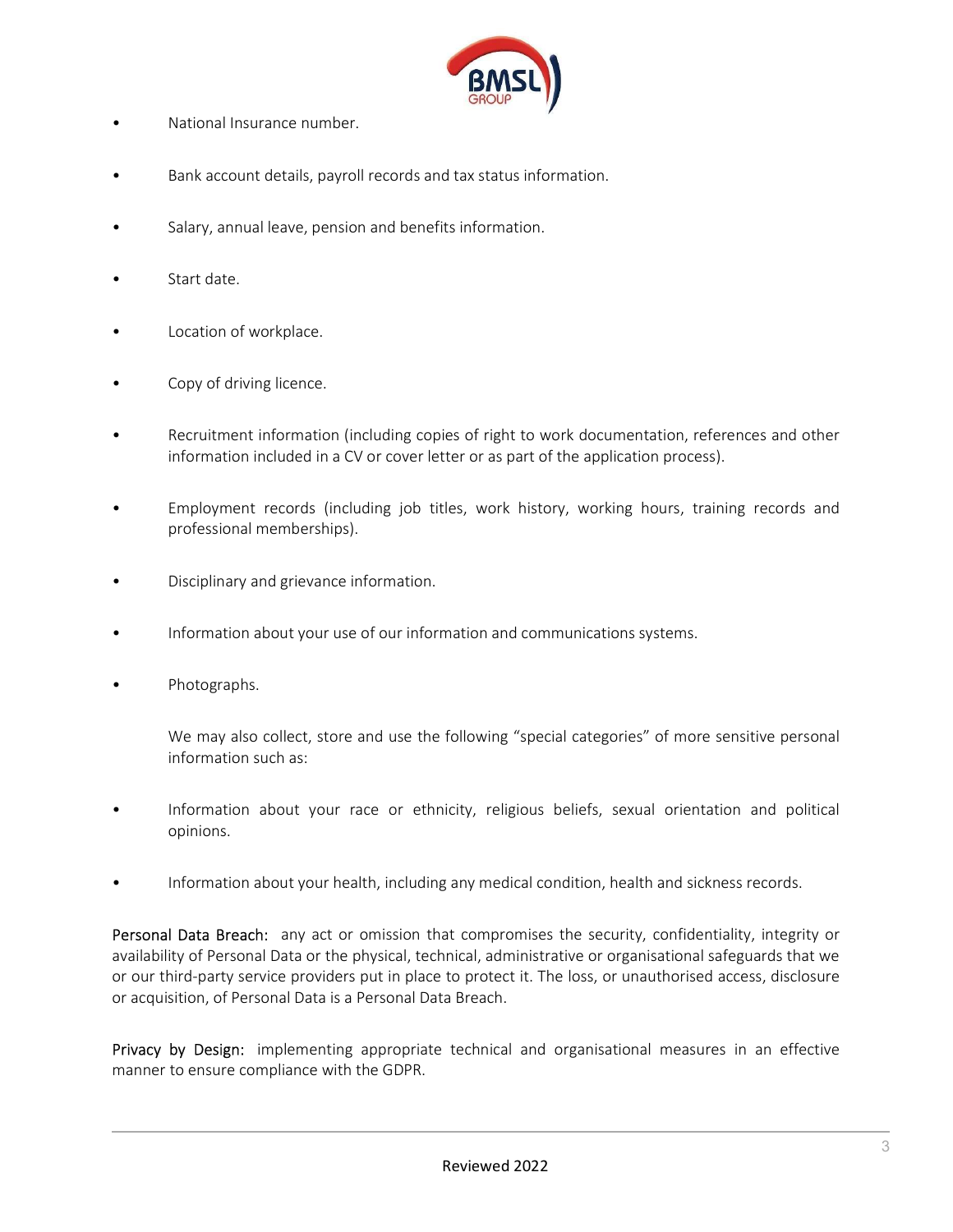

Privacy Notices (also referred to as Fair Processing Notices) or Privacy Policies: separate notices setting out information that may be provided to Data Subjects when the Company collects information about them. These notices may take the form of general privacy statements applicable to a specific group of individuals (for example, employee privacy notices or the website privacy policy) or they may be stand-alone, one-time privacy statements covering Processing related to a specific purpose.

Processing or Process: any activity that involves the use of Personal Data. It includes obtaining, recording or holding the data, or carrying out any operation or set of operations on the data including organising, amending, retrieving, using, disclosing, erasing or destroying it. Processing also includes transmitting or transferring Personal Data to third parties.

**Pseudonymisation or Pseudonymised:** replacing information that directly or indirectly identifies an individual with one or more artificial identifiers or pseudonyms so that the person, to whom the data relates, cannot be identified without the use of additional information which is meant to be kept separately and secure.

Sensitive Personal Data: information revealing racial or ethnic origin, political opinions, religious or similar beliefs, trade union membership, physical or mental health conditions, sexual life, sexual orientation, biometric or genetic data, and Personal Data relating to criminal offences and convictions.

# 2. INTRODUCTION

This Data Protection Policy sets out how Beaver Management Services Limited ("we", "our", "us", "the Company") handle the Personal Data of our customers, suppliers, employees, workers and other third parties.

This Data Protection Policy applies to all Personal Data we Process regardless of the media on which that data is stored or whether it relates to past or present employees, workers, subcontractors (including any substitutes and/or hired assistants, where applicable) customers, clients or supplier contacts, shareholders, website users or any other Data Subject.

For the avoidance of doubt this policy is non-contractual and does not form part of any contract you have agreed with us. This policy and our data protection measures do not confer any employment or worker rights on any of the Company Workforce who do not derive such rights from the specific contract they have agreed with us.

This Data Protection Policy applies to all of the Company Workforce ("you", "your"). You must read, understand and comply with this Data Protection Policy when Processing Personal Data on our behalf and attend training on its requirements. This Data Protection Policy sets out what we expect from you in order for the Company to comply with applicable law. Your compliance with this Data Protection Policy is mandatory. Related Policies and Privacy Guidelines are available to help you interpret and act in accordance with this Data Protection Policy. You must also comply with all such Related Policies and Privacy Guidelines. Any breach of this Data Protection Policy may result in disciplinary action.

This Data Protection Policy (together with Related Policies and Privacy Guidelines) is an internal document and cannot be shared with third parties, clients or regulators without prior authorisation from the DPM.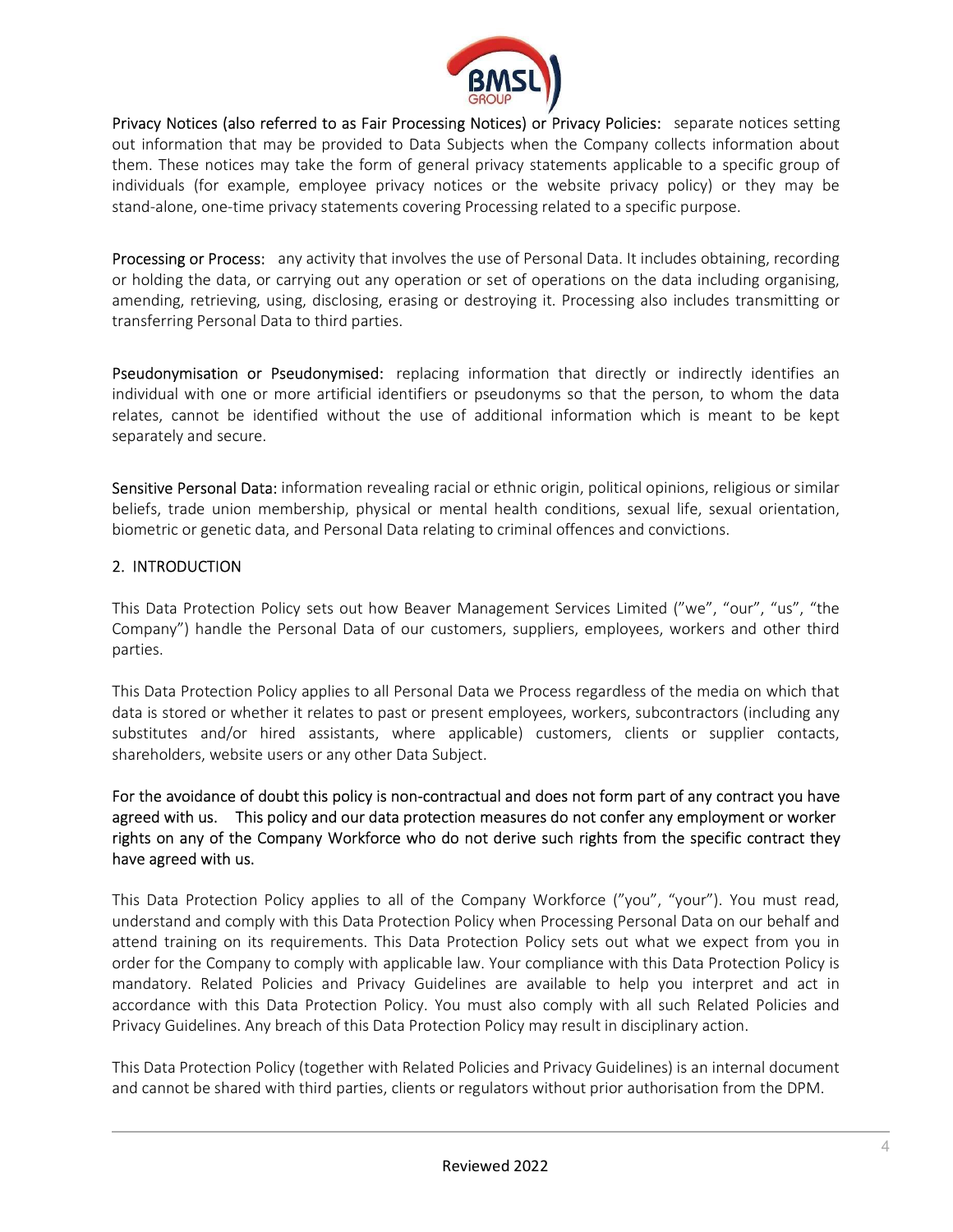

# 3. SCOPE

We recognise that the correct and lawful treatment of Personal Data will maintain confidence in the organisation and will provide for successful business operations. Protecting the confidentiality and integrity of Personal Data is a critical responsibility that we take seriously at all times.

All Directors and the Data Protection Manager are responsible for ensuring all the Company Workforce comply with this Data Protection Policy and need to implement appropriate practices, processes, controls and training to ensure such compliance.

The Data Protection Manager is responsible for overseeing this Data Protection Policy and, as applicable, developing Related Policies and Privacy Guidelines. That post is held by Darren Beales who is contactable by telephone on 0161 876 5070 or by email on Darren.Beales@bmsgroupltd.co.uk.

Please contact the DPM with any questions about the operation of this Data Protection Policy or the GDPR or if you have any concerns that this Data Protection Policy is not being or has not been followed. In particular, you must always contact the DPM in the following circumstances:

(a) if you are unsure of the lawful basis which you are relying on to process Personal Data (including the legitimate interests used by the Company) (see Section [5.1] below);

(b) if you need to rely on Consent and/or need to capture Explicit Consent (see Section [5.2] below);

(c) if you need to draft Privacy Notices or Fair Processing Notices (see Section [5.3] below);

(d) if you are unsure about the retention period for the Personal Data being Processed (see Section [9] below);

(e) if you are unsure about what security or other measures you need to implement to protect Personal Data (see Section [10.1] below);

(f) if there has been a Personal Data Breach (Section [10.2] below);

(g) if you are unsure on what basis to transfer Personal Data outside the EEA (see Section [11] below);

(h) if you need any assistance dealing with any rights invoked by a Data Subject (see Section  $[12]$ );

(i) whenever you are engaging in a significant new, or change in, Processing activity which is likely to require a DPIA (see Section [13.4] below) or plan to use Personal Data for purposes others than what it was collected for;

(j) If you plan to undertake any activities involving Automated Processing including profiling or Automated Decision-Making (see Section [13.5] below);

(k) If you need help complying with applicable law when carrying out direct marketing activities (see Section [13.6] below); or

(l) if you need help with any contracts or other areas in relation to sharing Personal Data with third parties (including our vendors) (see Section [13.7] below).

# 4. PERSONAL DATA PROTECTION PRINCIPLES

 We adhere to the principles relating to Processing of Personal Data set out in the GDPR which require Personal Data to be:

(a) Processed lawfully, fairly and in a transparent manner (Lawfulness, Fairness and Transparency).

(b) Collected only for specified, explicit and legitimate purposes (Purpose Limitation).

(c) Adequate, relevant and limited to what is necessary in relation to the purposes for which it is Processed (Data Minimisation).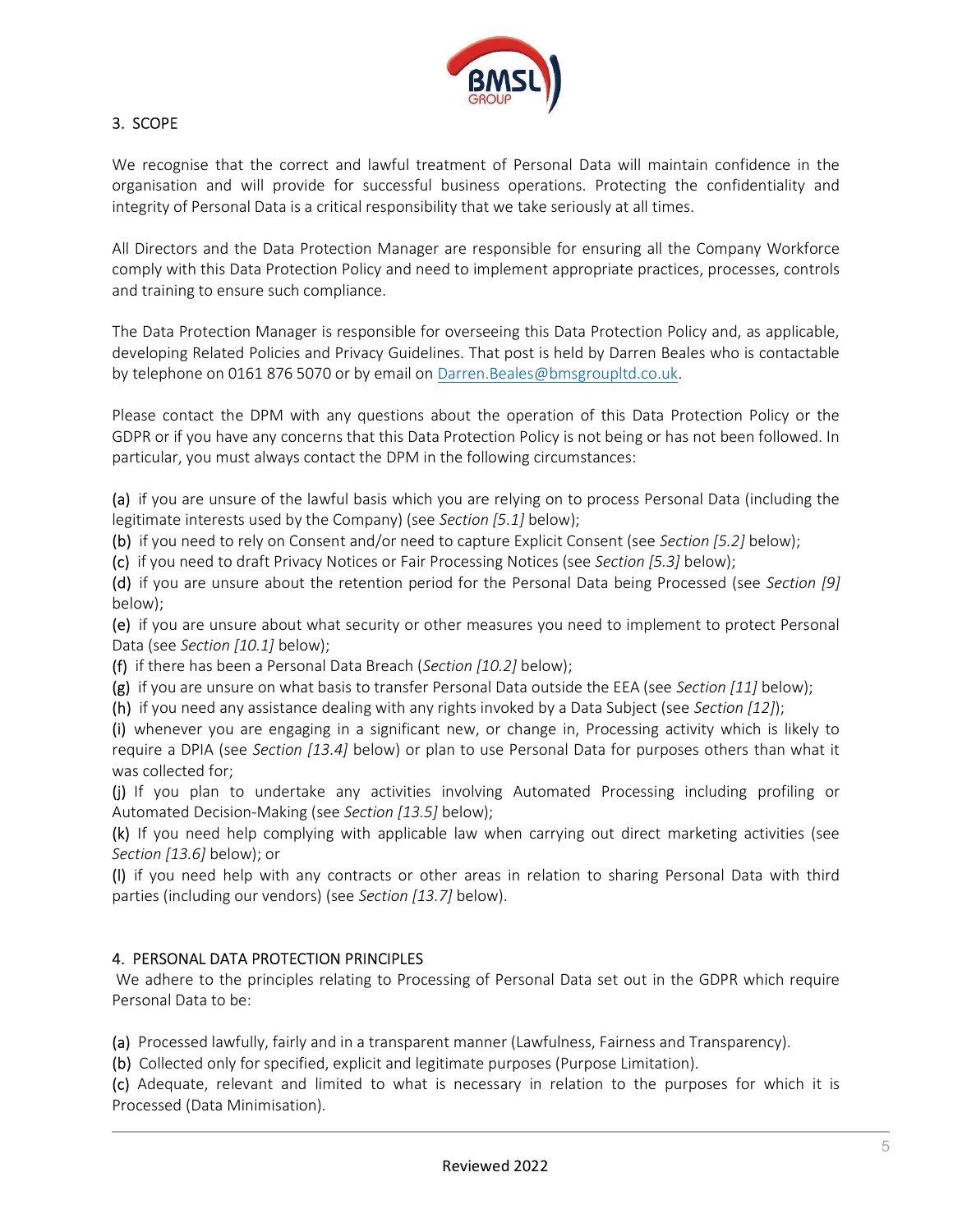

(d) Accurate and where necessary kept up to date (Accuracy).

(e) Not kept in a form which permits identification of Data Subjects for longer than is necessary for the purposes for which the data is Processed (Storage Limitation).

(f) Processed in a manner that ensures its security using appropriate technical and organisational measures to protect against unauthorised or unlawful Processing and against accidental loss, destruction or damage (Security, Integrity and Confidentiality).

(g) Not transferred to another country without appropriate safeguards being in place (Transfer Limitation).

(h) Made available to Data Subjects and Data Subjects allowed to exercise certain rights in relation to their Personal Data (Data Subject's Rights and Requests).

We are responsible for and must be able to demonstrate compliance with the data protection principles listed above (Accountability).

# 5. LAWFULNESS, FAIRNESS, TRANSPARENCY

# 5.1 LAWFULNESS AND FAIRNESS

Personal data must be Processed lawfully, fairly and in a transparent manner in relation to the Data Subject.

You may only collect, Process and share Personal Data fairly and lawfully and for specified purposes. The GDPR restricts our actions regarding Personal Data to specified lawful purposes. These restrictions are not intended to prevent Processing, but to ensure that we Process Personal Data fairly and without adversely affecting the Data Subject.

The GDPR allows Processing for specific purposes, some of which are set out below:

- (a) the Data Subject has given his or her Consent;
- (b) the Processing is necessary for the performance of a contract with the Data Subject;
- (c) to meet our legal compliance obligations;
- (d) to protect the Data Subject's vital interests;
- (e) to pursue our legitimate interests for purposes where they are not overridden because the Processing prejudices the interests or fundamental rights and freedoms of Data Subjects. The purposes for which we process Personal Data for legitimate interests need to be set out in applicable Privacy Notices or Fair Processing Notices; or You must identify and document the legal ground being relied on for each Processing activity in accordance with the Company's guidelines on Lawful Basis for Processing Personal Data.

# 5.2 CONSENT

A Data Controller must only process Personal Data on the basis of one or more of the lawful bases set out in the GDPR, which include Consent.

A Data Subject consents to Processing of their Personal Data if they indicate agreement clearly either by a statement or positive action to the Processing. Consent requires affirmative action so silence, pre-ticked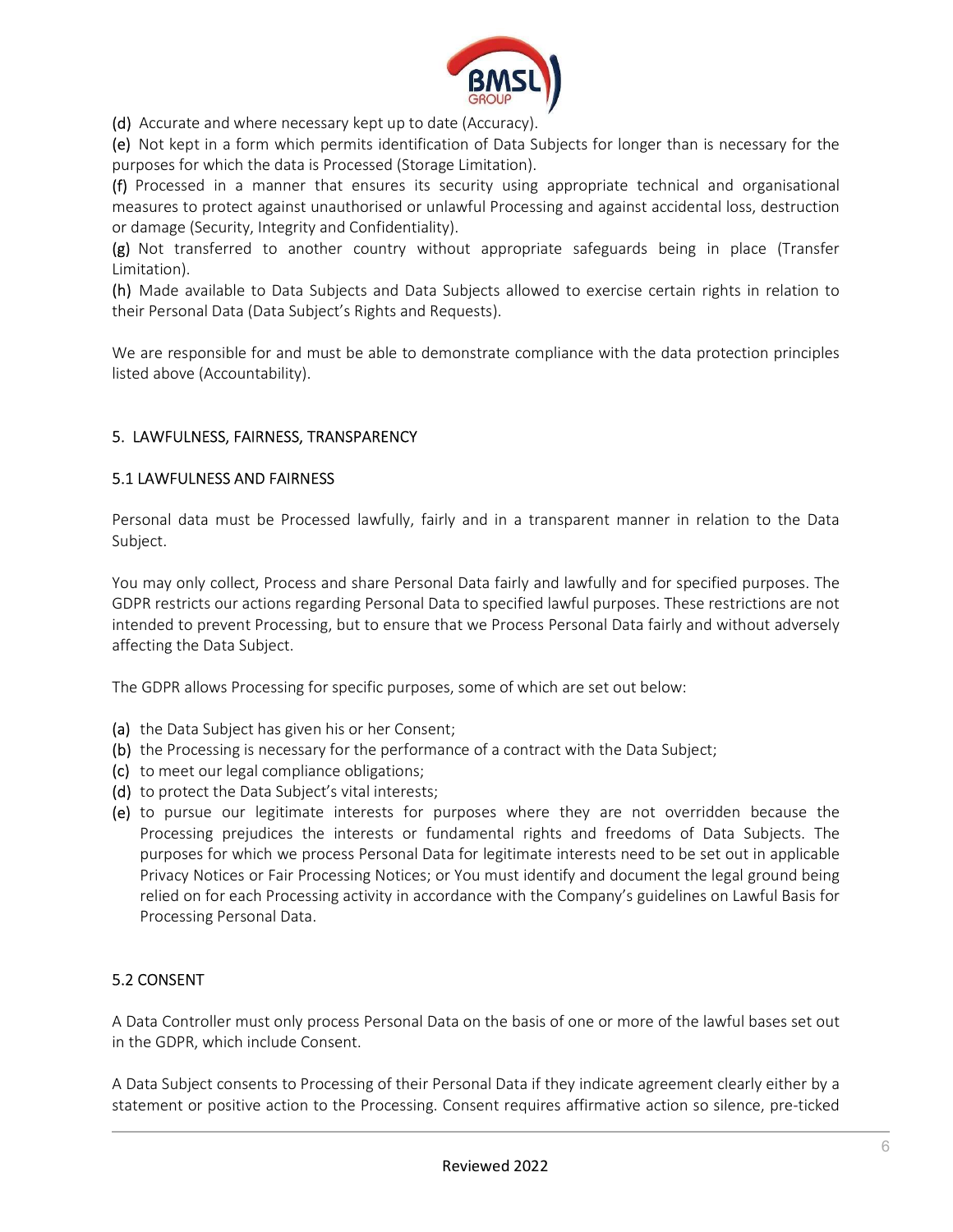

boxes or inactivity are unlikely to be sufficient. If Consent is given in a document which deals with other matters, then the Consent must be kept separate from those other matters.

Data Subjects must be easily able to withdraw Consent to Processing at any time and withdrawal must be promptly honoured. Consent may need to be refreshed if you intend to Process Personal Data for a different and incompatible purpose which was not disclosed when the Data Subject first consented.

Unless we can rely on another legal basis of Processing, Explicit Consent is usually required for Processing Sensitive Personal Data, for Automated Decision-Making and for cross border data transfers. Usually we will be relying on another legal basis (and not require Explicit Consent) to Process most types of Sensitive Data. Where Explicit Consent is required, you must issue a Fair Processing Notice to the Data Subject to capture Explicit Consent.

You will need to evidence Consent captured and keep records of all Consents so that the Company can demonstrate compliance with Consent requirements.

# 5.3 TRANSPARENCY (NOTIFYING DATA SUBJECTS)

The GDPR requires Data Controllers to provide detailed, specific information to Data Subjects depending on whether the information was collected directly from Data Subjects or from elsewhere. Such information must be provided through appropriate Privacy Notices or Fair Processing Notices which must be concise, transparent, intelligible, easily accessible, and in clear and plain language so that a Data Subject can easily understand them.

Whenever we collect Personal Data directly from Data Subjects, including for human resources or employment purposes, we must provide the Data Subject with all the information required by the GDPR including the identity of the Data Controller and DPM, how and why we will use, Process, disclose, protect and retain that Personal Data through a Fair Processing Notice which must be presented when the Data Subject first provides the Personal Data.

When Personal Data is collected indirectly (for example, from a third party or publicly available source), you must provide the Data Subject with all the information required by the GDPR as soon as possible after collecting/receiving the data. You must also check that the Personal Data was collected by the third party in accordance with the GDPR and on a basis which contemplates our proposed Processing of that Personal Data.

#### 6. PURPOSE LIMITATION

Personal Data must be collected only for specified, explicit and legitimate purposes. It must not be further Processed in any manner incompatible with those purposes.

You cannot use Personal Data for new, different or incompatible purposes from that disclosed when it was first obtained unless you have informed the Data Subject of the new purposes and they have Consented where necessary.

# 7. DATA MINIMISATION

Personal Data must be adequate, relevant and limited to what is necessary in relation to the purposes for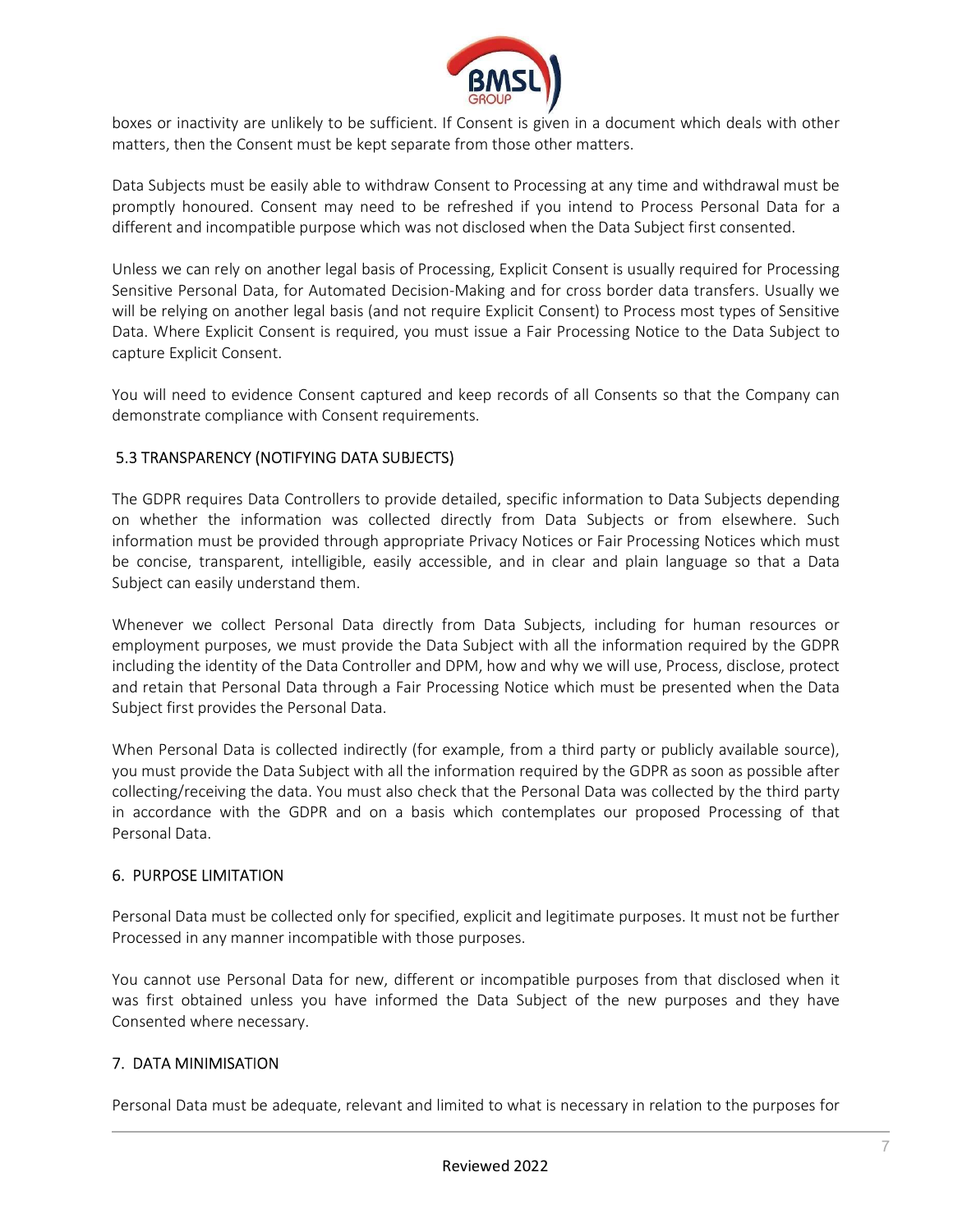

which it is Processed.

You may only Process Personal Data when performing your job duties requires it. You cannot Process Personal Data for any reason unrelated to your job duties.

You may only collect Personal Data that you require for your job duties: do not collect excessive data. Ensure any Personal Data collected is adequate and relevant for the intended purposes.

You must ensure that when Personal Data is no longer needed for specified purposes, it is deleted or anonymised in accordance with the Company's data retention guidelines.

#### 8. ACCURACY

Personal Data must be accurate and, where necessary, kept up to date. It must be corrected or deleted without delay when inaccurate.

You will ensure that the Personal Data we use and hold is accurate, complete, kept up to date and relevant to the purpose for which we collected it. You must check the accuracy of any Personal Data at the point of collection and at regular intervals afterwards. You must take all reasonable steps to destroy or amend inaccurate or out-of-date Personal Data.

#### 9. STORAGE LIMITATION

Personal Data must not be kept in an identifiable form for longer than is necessary for the purposes for which the data is processed.

You must not keep Personal Data in a form which permits the identification of the Data Subject for longer than needed for the legitimate business purpose or purposes for which we originally collected it including for the purpose of satisfying any legal, accounting or reporting requirements.

The Company will maintain retention policies and procedures to ensure Personal Data is deleted after a reasonable time for the purposes for which it was being held, unless a law requires such data to be kept for a minimum time.

You will take all reasonable steps to destroy or erase from our systems all Personal Data that we no longer require in accordance with all the Company's applicable records retention schedules and policies. This includes requiring third parties to delete such data where applicable.

You will ensure Data Subjects are informed of the period for which data is stored and how that period is determined in any applicable Privacy Notice or Fair Processing Notice.

#### 10. SECURITY INTEGRITY AND CONFIDENTIALITY

### 10.1 PROTECTING PERSONAL DATA

Personal Data must be secured by appropriate technical and organisational measures against unauthorised or unlawful Processing, and against accidental loss, destruction or damage.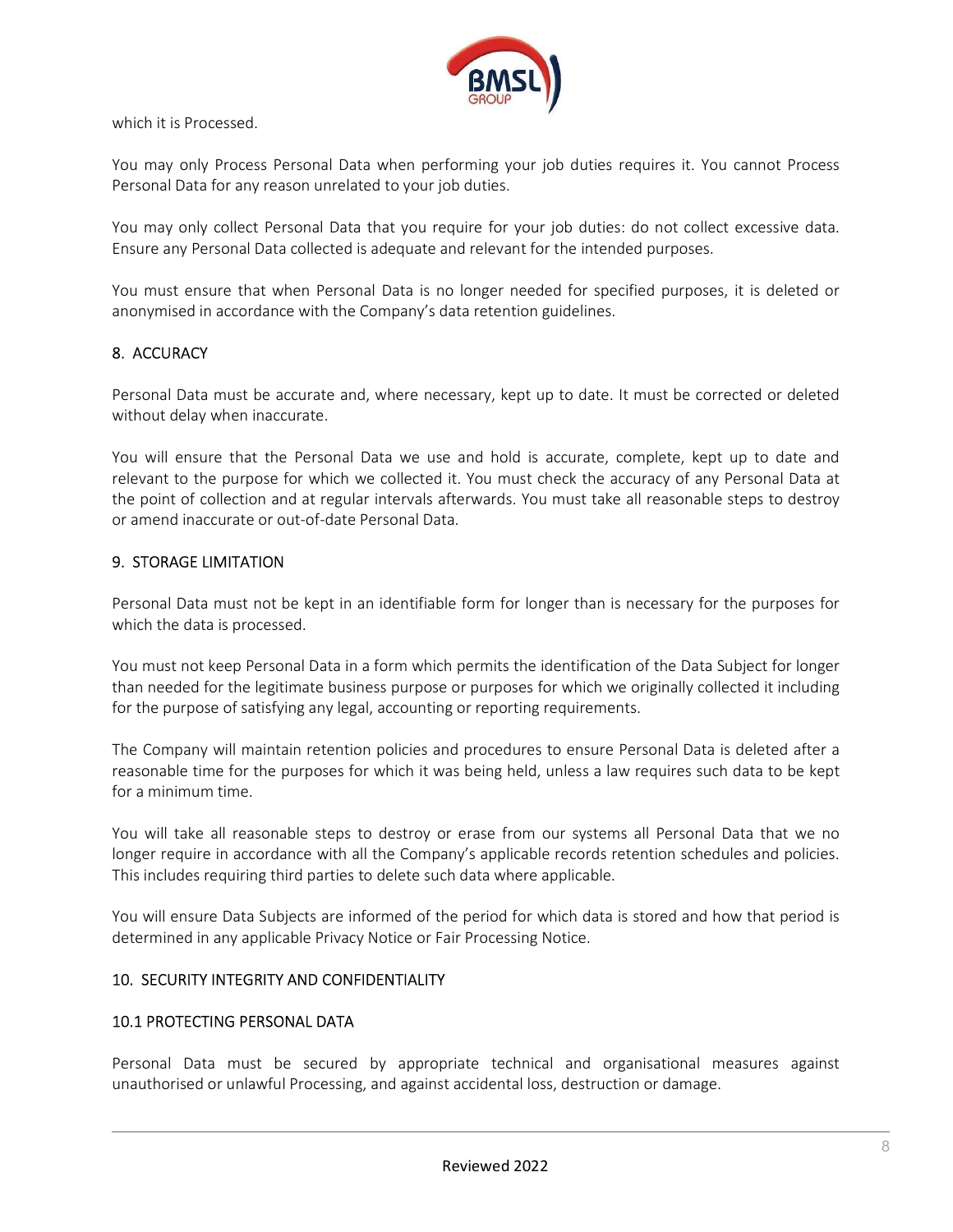

We will develop, implement and maintain safeguards appropriate to our size, scope and business, our available resources, the amount of Personal Data that we own or maintain on behalf of others and identified risks (including use of encryption and Pseudonymisation where applicable). We will regularly evaluate and test the effectiveness of those safeguards to ensure security of our Processing of Personal Data. You are responsible for protecting the Personal Data we hold. You must implement reasonable and appropriate security measures against unlawful or unauthorised Processing of Personal Data and against the accidental loss of, or damage to, Personal Data. You must exercise particular care in protecting Sensitive Personal Data from loss and unauthorised access, use or disclosure.

You must follow all procedures and technologies we put in place to maintain the security of all Personal Data from the point of collection to the point of destruction. You may only transfer Personal Data to third-party service providers who agree to comply with the required policies and procedures and who agree to put adequate measures in place, as requested.

You must maintain data security by protecting the confidentiality, integrity and availability of the Personal Data, defined as follows:

(a) Confidentiality means that only people who have a need to know and are authorised to use the Personal Data can access it.

(b) Integrity means that Personal Data is accurate and suitable for the purpose for which it is processed.

(c) Availability means that authorised users are able to access the Personal Data when they need it for authorised purposes.

You must comply with and not attempt to circumvent the administrative, physical and technical safeguards we implement and maintain in accordance with the GDPR and relevant standards to protect Personal Data.

# 10.2 REPORTING A PERSONAL DATA BREACH

The GDPR requires Data Controllers to notify any Personal Data Breach to the applicable regulator and, in certain instances, the Data Subject.

We have put in place procedures to deal with any suspected Personal Data Breach and will notify Data Subjects or any applicable regulator where we are legally required to do so.

If you know or suspect that a Personal Data Breach has occurred, do not attempt to investigate the matter yourself. Immediately contact the DPM. You should preserve all evidence relating to the potential Personal Data Breach.

# 11. TRANSFER LIMITATION

The GDPR restricts data transfers to countries outside the EEA in order to ensure that the level of data protection afforded to individuals by the GDPR is not undermined. You transfer Personal Data originating in one country across borders when you transmit, send, view or access that data in or to a different country.

You may only transfer Personal Data outside the EEA if one of the following conditions applies: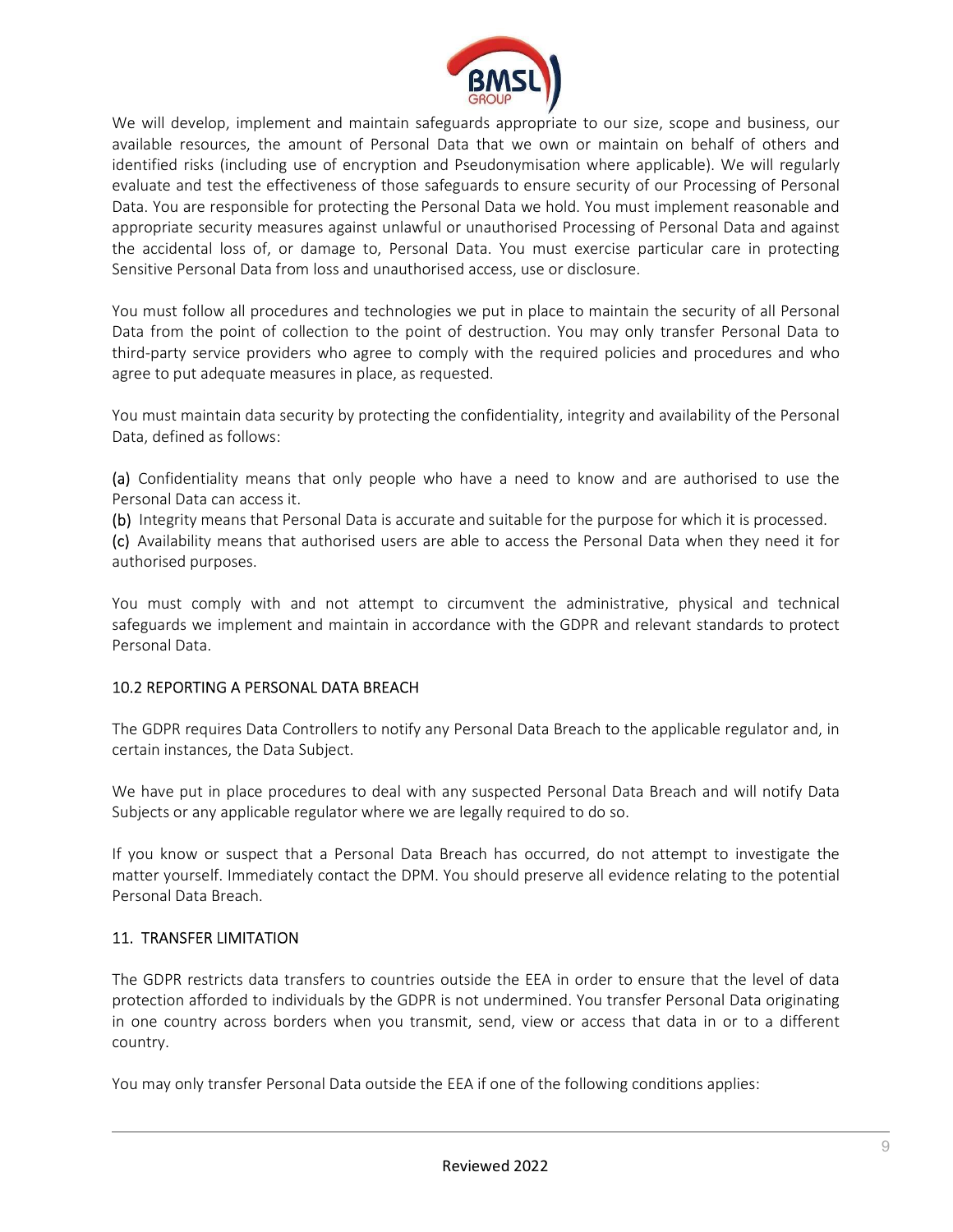

(a) the European Commission has issued a decision confirming that the country to which we transfer the Personal Data ensures an adequate level of protection for the Data Subjects' rights and freedoms;

(b) appropriate safeguards are in place such as binding corporate rules (BCR), standard contractual clauses approved by the European Commission, an approved code of conduct or a certification mechanism, a copy of which can be obtained from the DPM;

(c) the Data Subject has provided Explicit Consent to the proposed transfer after being informed of any potential risks; or

(d) the transfer is necessary for one of the other reasons set out in the GDPR including the performance of a contract between us and the Data Subject, reasons of public interest, to establish, exercise or defend legal claims or to protect the vital interests of the Data Subject where the Data Subject is physically or legally incapable of giving Consent and, in some limited cases, for our legitimate interest.

You must comply with the Company's guidelines on cross border data transfers.

# 12. DATA SUBJECT'S RIGHTS AND REQUESTS

Data Subjects have rights when it comes to how we handle their Personal Data. These include rights to:

(a) withdraw Consent to Processing at any time;

(b) receive certain information about the Data Controller's Processing activities;

(c) request access to their Personal Data that we hold;

(d) prevent our use of their Personal Data for direct marketing purposes;

(e) ask us to erase Personal Data if it is no longer necessary in relation to the purposes for which it was collected or Processed or to rectify inaccurate data or to complete incomplete data;

(f) restrict Processing in specific circumstances;

(g) challenge Processing which has been justified on the basis of our legitimate interests or in the public interest;

(h) request a copy of an agreement under which Personal Data is transferred outside of the EEA;

(i) object to decisions based solely on Automated Processing, including profiling (ADM);

(j) prevent Processing that is likely to cause damage or distress to the Data Subject or anyone else;

(k) be notified of a Personal Data Breach which is likely to result in high risk to their rights and freedoms;

(l) make a complaint to the supervisory authority; and

(m) in limited circumstances, receive or ask for their Personal Data to be transferred to a third party in a structured, commonly used and machine-readable format.

You must verify the identity of an individual requesting data under any of the rights listed above (do not allow third parties to persuade you into disclosing Personal Data without proper authorisation). You must immediately forward any Data Subject request you receive to the DPM and no action should unilaterally be taken without the authority of the DPM.

# 13. ACCOUNTABILITY

13.1 The Data Controller must implement appropriate technical and organisational measures in an effective manner, to ensure compliance with data protection principles. The Data Controller is responsible for, and must be able to demonstrate, compliance with the data protection principles.

The Company must have adequate resources and controls in place to ensure and to document GDPR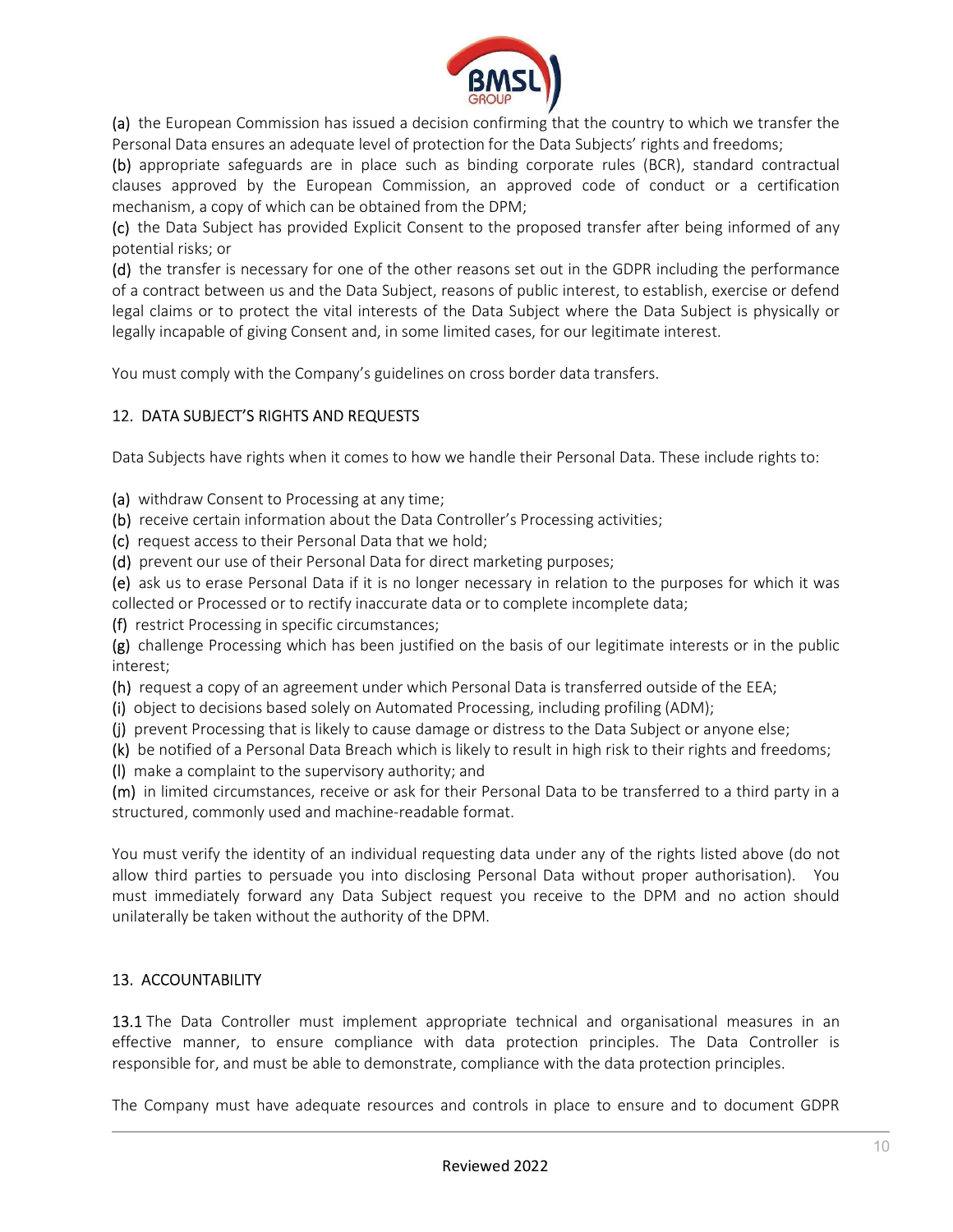

compliance including:

(a) appointing a suitably qualified DPM (where necessary) and an executive accountable for data privacy;

(b) implementing Privacy by Design when Processing Personal Data and completing DPIAs where Processing presents a high risk to rights and freedoms of Data Subjects;

(c) integrating data protection into internal documents including this Data Protection Policy, Related Policies, Privacy Guidelines, Privacy Notices or Fair Processing Notices;

(d) regularly training the appropriate elements of the Company Workforce on the GDPR, this Data Protection Policy, Related Policies and Privacy Guidelines and data protection matters including, for example, Data Subject's rights, Consent, legal basis, DPIA and Personal Data Breaches. The Company must maintain a record of training attendance; and

(e) regularly testing the privacy measures implemented and conducting periodic reviews and audits to assess compliance, including using results of testing to demonstrate compliance improvement effort.

#### 13.2 RECORD KEEPING

The GDPR requires us to keep full and accurate records of all our data Processing activities.

You must keep and maintain accurate corporate records (including for our external contractors) reflecting our Processing including records of Data Subjects' Consents and procedures for obtaining Consents in accordance with the Company's guidelines.

These records should include, at a minimum, the name and contact details of the Data Controller and the DPM, clear descriptions of the Personal Data types, Data Subject types, Processing activities, Processing purposes, third-party recipients of the Personal Data, Personal Data storage locations, Personal Data transfers, the Personal Data's retention period and a description of the security measures in place. In order to create such records, data maps should be created which should include the detail set out above together with appropriate data flows.

#### 13.3 TRAINING AND AUDIT

We are required to ensure all the appropriate elements of the Company Workforce have undergone adequate training to enable them to comply with data privacy laws. We must also regularly test our systems and processes to assess compliance.

You must undergo all mandatory data privacy related training and ensure your team undergo similar mandatory training in accordance with the Company's mandatory training guidelines.

You must regularly review all the systems and processes under your control to ensure they comply with this Data Protection Policy and check that adequate governance controls and resources are in place to ensure proper use and protection of Personal Data.

#### 13.4 PRIVACY BY DESIGN AND DATA PROTECTION IMPACT ASSESSMENT (DPIA)

We are required to implement Privacy by Design measures when Processing Personal Data by implementing appropriate technical and organisational measures (like Pseudonymisation) in an effective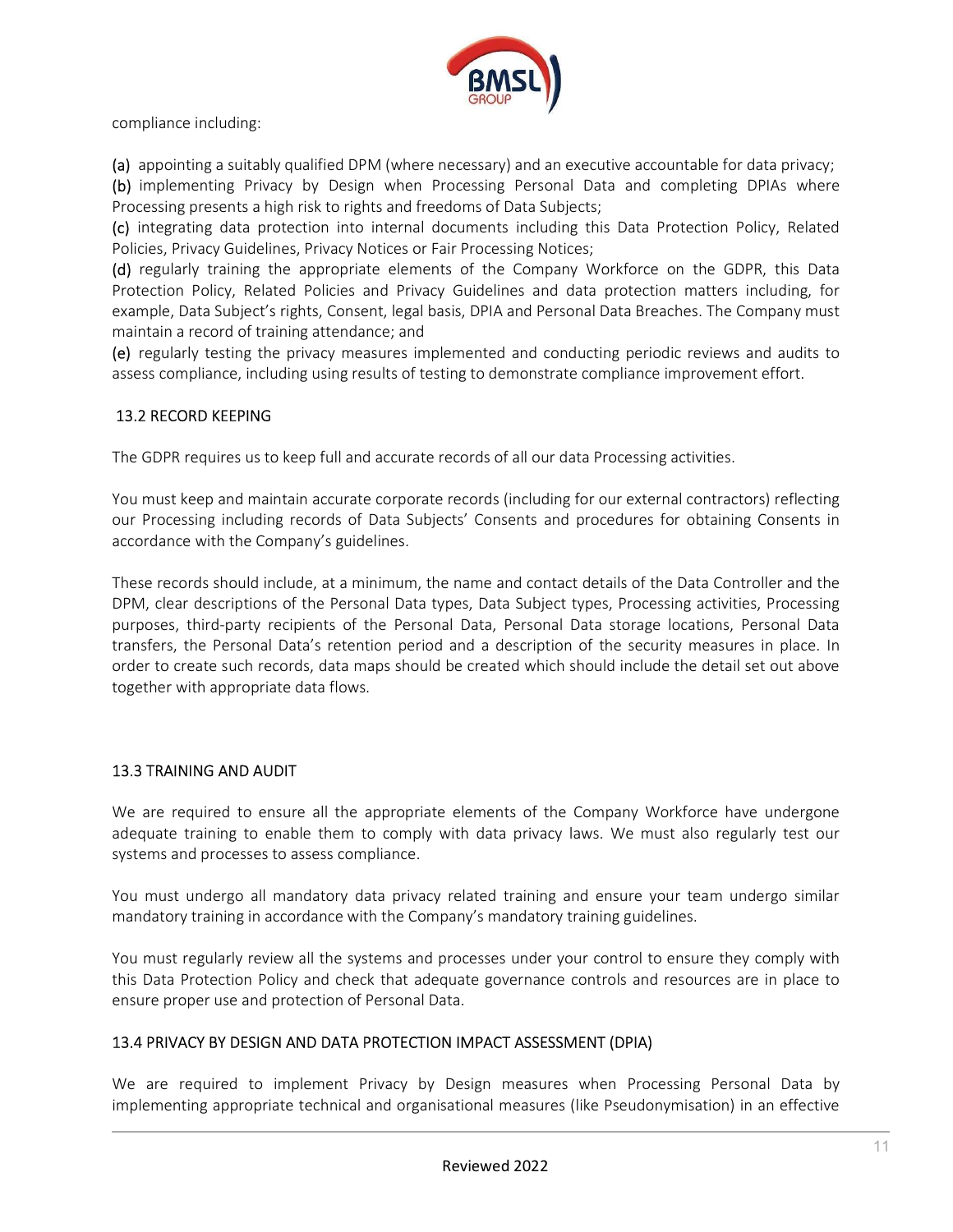

manner, to ensure compliance with data privacy principles.

You must assess what Privacy by Design measures can be implemented on all programs/systems/processes that Process Personal Data by taking into account the following:

(a) the state of the art;

(b) the cost of implementation;

(c) the nature, scope, context and purposes of Processing; and

(d) the risks of varying likelihood and severity for rights and freedoms of Data Subjects posed by the Processing.

Data controllers must also conduct DPIAs in respect to high risk Processing.

You should conduct a DPIA (and discuss your findings with the DPM) when implementing major system or business change programs involving the Processing of Personal Data including:

(e) use of new technologies (programs, systems or processes), or changing technologies (programs, systems or processes);

(f) Automated Processing including profiling and ADM;

(g) large scale Processing of Sensitive Data; and

(h) large scale, systematic monitoring of a publicly accessible area.

A DPIA must include:

(i) a description of the Processing, its purposes and the Data Controller's legitimate interests if appropriate;

(j) an assessment of the necessity and proportionality of the Processing in relation to its purpose;

- (k) an assessment of the risk to individuals; and
- (l) the risk mitigation measures in place and demonstration of compliance.

You must comply with the Company's guidelines on DPIA and Privacy by Design.

# 13.5 AUTOMATED PROCESSING (INCLUDING PROFILING) AND AUTOMATED DECISION-MAKING

Generally, ADM is prohibited when a decision has a legal or similar significant effect on an individual unless:

- (a) a Data Subject has Explicitly Consented;
- (b) the Processing is authorised by law; or
- (c) the Processing is necessary for the performance of or entering into a contract.

If certain types of Sensitive Data are being processed, then grounds (b) or (c) will not be allowed but such Sensitive Data can be Processed where it is necessary (unless less intrusive means can be used) for substantial public interest like fraud prevention.

If a decision is to be based solely on Automated Processing (including profiling), then Data Subjects must be informed when you first communicate with them of their right to object. This right must be explicitly brought to their attention and presented clearly and separately from other information. Further, suitable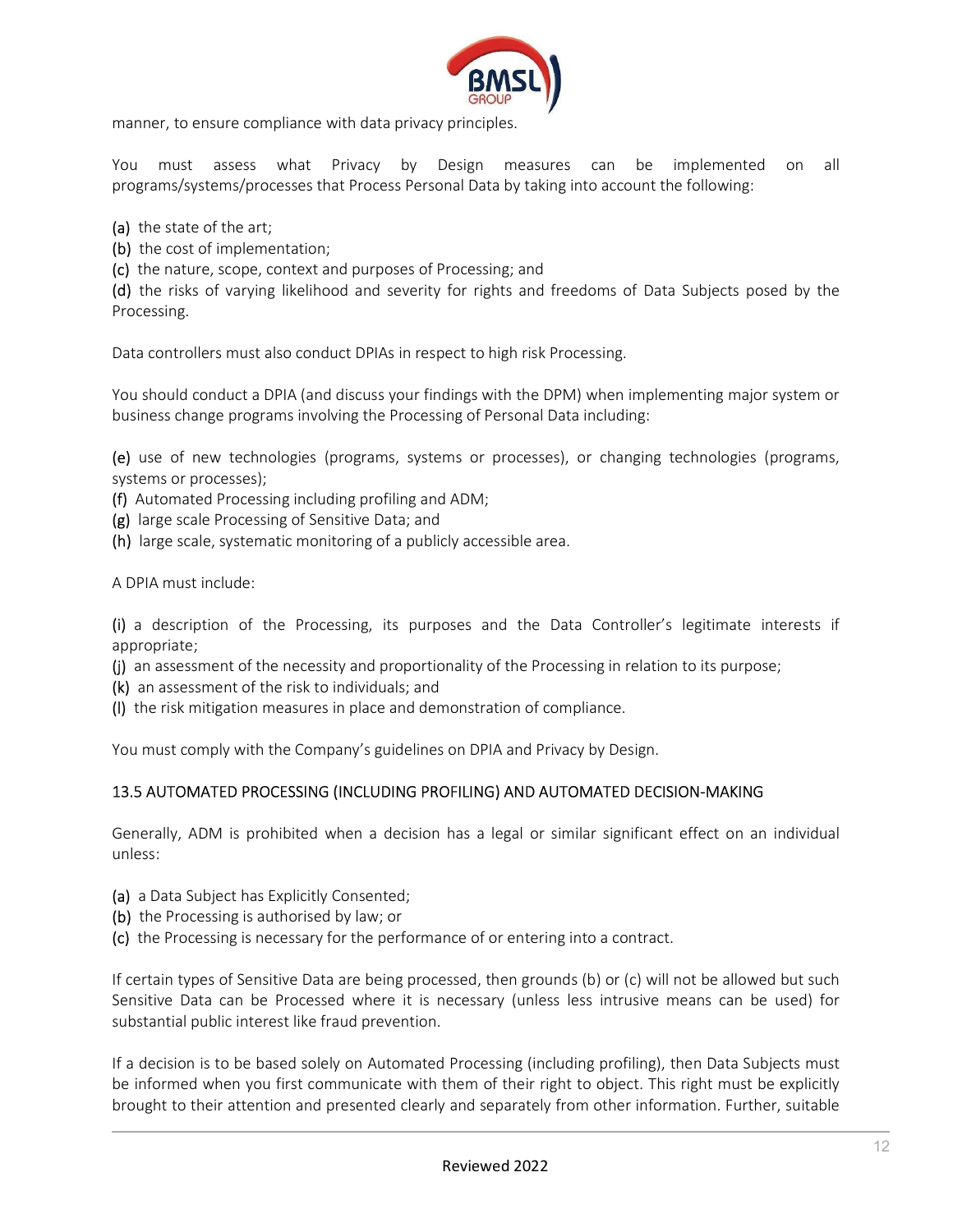

measures must be put in place to safeguard the Data Subject's rights and freedoms and legitimate interests.

We must also inform the Data Subject of the logic involved in the decision making or profiling, the significance and envisaged consequences and give the Data Subject the right to request human intervention, express their point of view or challenge the decision.

A DPIA must be carried out before any Automated Processing (including profiling) or ADM activities are undertaken.

Where you are involved in any data Processing activity that involves profiling or ADM, you must comply with the Company's guidelines on profiling or ADM. At current we do not engage in automated processing or automated decision-making.

#### 13.6 DIRECT MARKETING

We are subject to certain rules and privacy laws when marketing to our customers. At current we do not engage in direct marketing. However, if this should change you must comply with the company's guidelines on direct marketing to customers.

For example, a Data Subject's prior consent is required for electronic direct marketing (for example, by email, text or automated calls). The limited exception for existing customers known as "soft opt in" allows organisations to send marketing texts or emails if they have obtained contact details in the course of a sale to that person, they are marketing similar products or services, and they gave the person an opportunity to opt out of marketing when first collecting the details and in every subsequent message.

The right to object to direct marketing must be explicitly offered to the Data Subject in an intelligible manner so that it is clearly distinguishable from other information.

A Data Subject's objection to direct marketing must be promptly honoured. If a customer opts out at any time, their details should be suppressed as soon as possible. Suppression involves retaining just enough information to ensure that marketing preferences are respected in the future.

#### 13.7 SHARING PERSONAL DATA

Generally, we are not allowed to share Personal Data with third parties unless certain safeguards and contractual arrangements have been put in place.

You may only share the Personal Data we hold with another employee, agent or representative of our group (which includes our subsidiaries and our ultimate holding company along with its subsidiaries) if the recipient has a job-related need to know the information and the transfer complies with any applicable cross-border transfer restrictions.

You may only share the Personal Data we hold with third parties, such as our service providers if:

(a) they have a need to know the information for the purposes of providing the contracted services; (b) sharing the Personal Data complies with the Privacy Notice provided to the Data Subject and, if